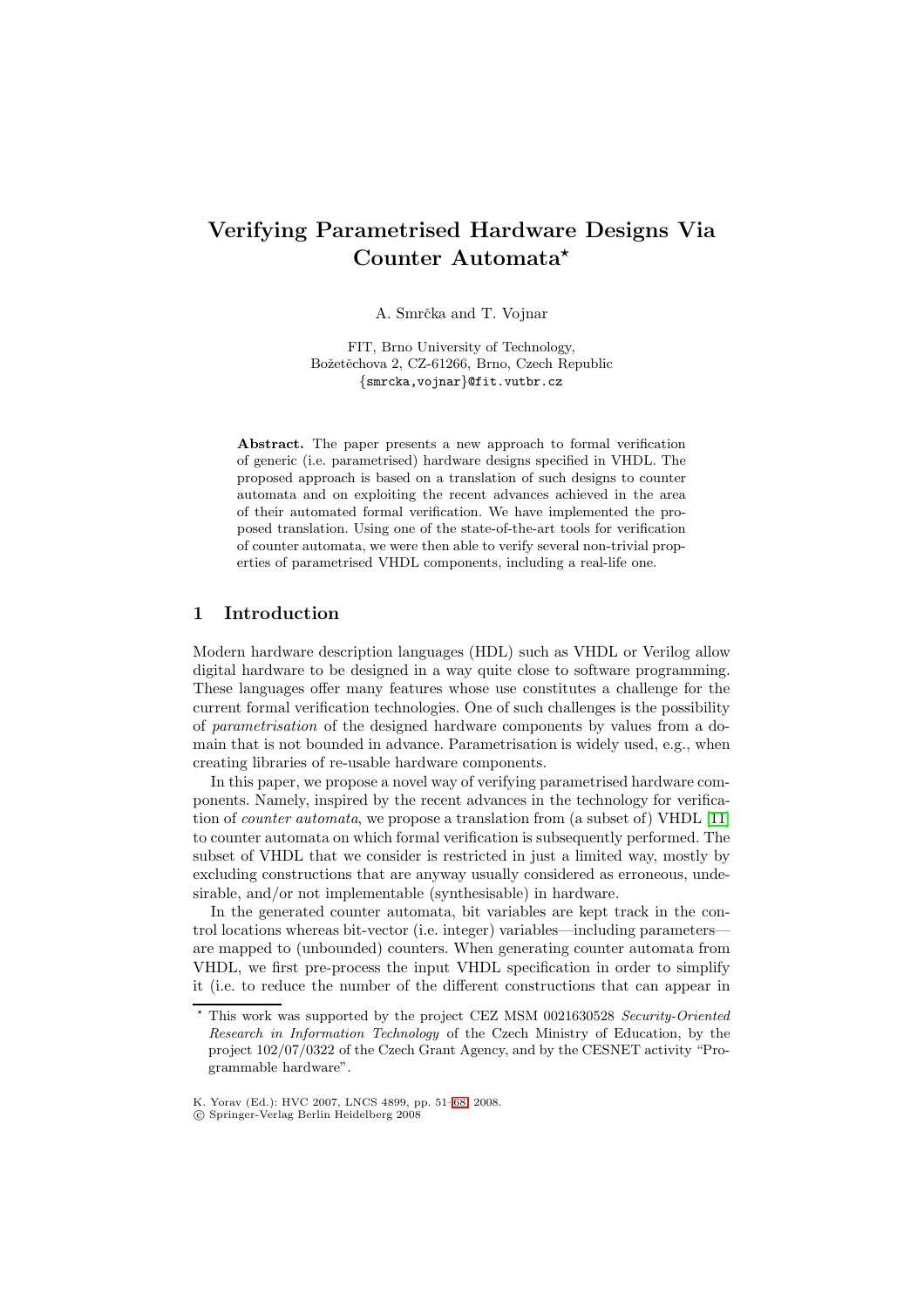it), then we transform it to an intermediate form of certain behavioural rules describing the behaviour of particular variables that appear in the given design, and finally we put the behaviour of all the variables together to form a single counter automaton.

We concentrate on verifying that certain bad configurations specified by a boolean VHDL expression (which we call an error condition) over bit as well bit-vector variables is not reachable. We have built a simple prototype tool implementing the proposed translation. Despite there is a lot of space for optimising the generated counter automata and despite the fact that reachability analysis of counter automata is in general undecidable [\[10\]](#page-17-1), we have already been able to verify several non-trivial properties of parametrised VHDL components, including a real-life component implementing an asynchronous queue designed within the Liberouter project (which aims at designing new network routing and monitoring systems based on the FPGA technology) [\[13](#page-17-2)[,9\]](#page-17-3).

Related work. Recently, there have appeared many works on automatic formal verification of counter automata or programs over integers that can also be considered as a form of counter automata (see, e.g., [\[6](#page-16-1)[,18](#page-17-4)[,1](#page-16-2)[,15,](#page-17-5)[8,](#page-16-3)[4\]](#page-16-4)). In the area of software model checking, there have also appeared works that try to exploit the advances in the technology of verifying counter automata for a verification of programs over more complex structures, notably recursive structures based on pointers [\[3,](#page-16-5)[7](#page-16-6)[,2\]](#page-16-7). In this work, we get inspired by the spirit of these works and try to apply it in the area of verifying generic (parametrised) hardware designs. We obtain a novel, quite general, and highly automated way of verification of such components, which can exploit the current and future advances in the technology of verifying counter automata.

Plan of the paper. In Section [2,](#page-1-0) we introduce some basics of VHDL, we comment on the VHDL constructions that we do not support, and explain the way we pre-process VHDL for the further transformations. We also introduce the notion of counter automata. In Section [3,](#page-8-0) we provide a translation from (simplified) VHDL to a certain form of intermediate behavioural rules. In Section [4,](#page-12-0) we present a translation from the intermediate format to counter automata. Section [5](#page-14-0) comments on the reachability properties that we verify and on the way we facilitate their checking. In Section [6,](#page-14-1) we discuss our experimental results. Finally, in Section [7,](#page-16-8) we conclude and briefly discuss possible future improvements of our approach.

# <span id="page-1-0"></span>**2 Hardware Design and Counter Automata Basics**

# **2.1 Hardware Design**

Nowadays, most of the digital hardware development is not done on the level of particular gates or transistors, but rather on the more abstract register transfer level (RTL). There are several languages for RTL hardware design, also known as hardware description languages (HDL), out of which the most widely used are VHDL and Verilog. A design specified in such a language is an input for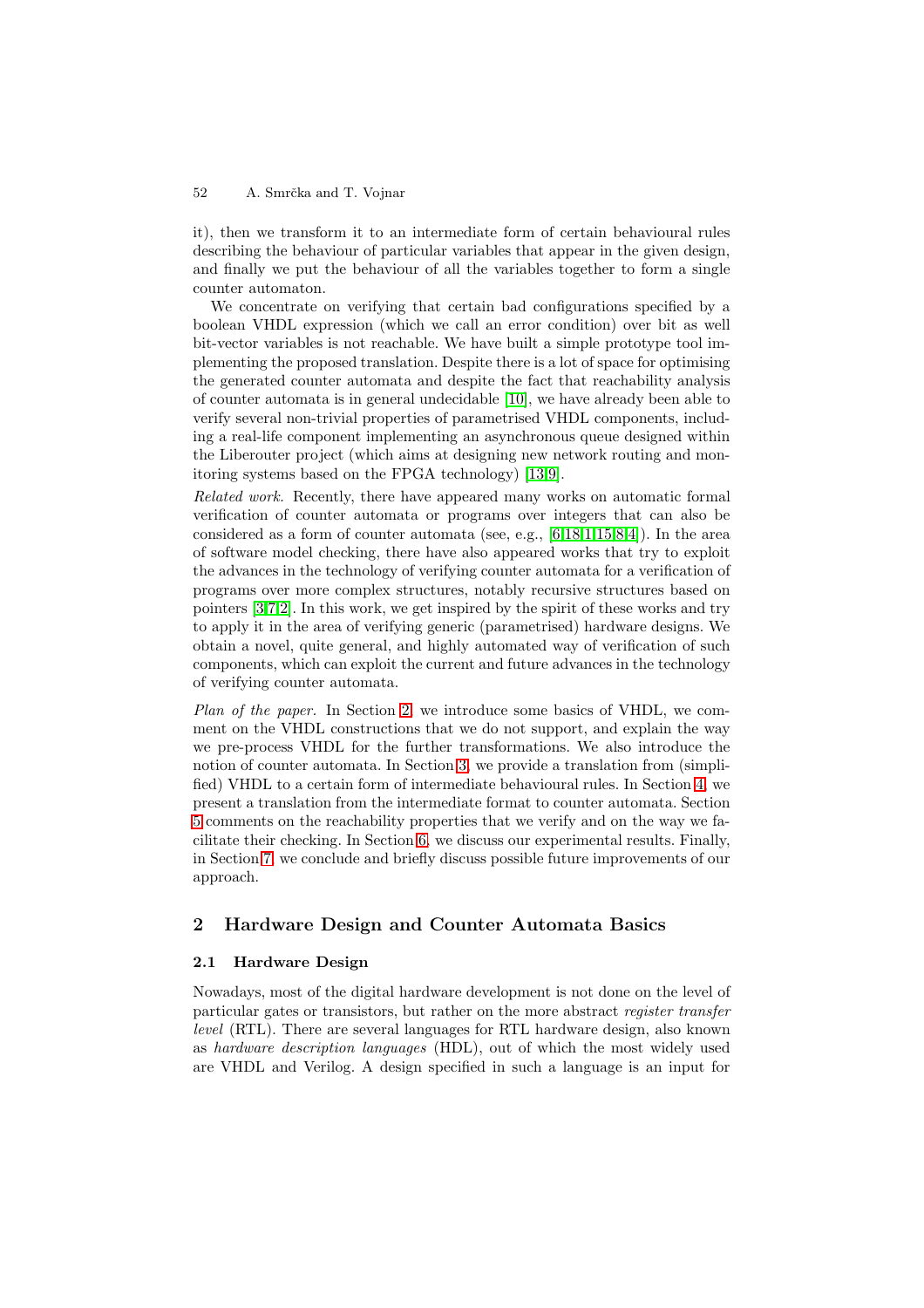hardware synthesis tools, and also for hardware simulation or verification tools. A process called synthesis transforms a generic RTL description of a system to the gate/transistor level of a concrete electronic circuit description. Such a description serves as an input for the further production of an integrated circuit (through the so-called place&route process) or as a configuration program for field programmable gate arrays (FPGA) if they are used to implement the system.

We build our counter automata-based models from the RTL level description via an intermediate behavioural model. This model cannot be created from the gate level as on that level the parametrisation of the system is lost—all the parameters are already instantiated. Moreover, in our model, we are only interested in the logical behaviour of the system, not in details such as propagation delays of the gates or the set of concrete hardware elements used to physically implement the given system.

Although VHDL and Verilog are different languages, their main expressive means are quite similar from our point of view of building a counter automaton model from an RTL hardware description (and running a verification on the counter automaton). That is why, in this paper, we will discuss only the VHDL language, which, moreover, has a better support for parametrised designs.

Hardware Design in VHDL. In VHDL [\[11\]](#page-17-0), a more complex hardware system is described in a modular way using components. A component is described by a definition of its interface and its body. The interface defines the inputs and outputs of a component as well as its parameters which can make the component generic. The body of a component, also known as an architecture, consists of a declaration of internal variables and a collection of the so-called parallel statements describing the behaviour of the component.

VHDL offers two types of specifying the design of an architecture—structural and behavioural. Within a structural description, we view a digital circuit as a composition of objects that may be composed of other smaller objects. In terms of the parallel statements, this approach is based on using statements of instantiations of subcomponents and parallel assignment statements (e.g., even  $\leq$  not (a[1](#page-2-0) xor a2 xor a3);<sup>1</sup>). On the other hand, the behavioural approach directly describes the desired functionality of a component using the parallel statement process that is specified as a *sequence of statements* like *sequential as*signments or *conditionals*. We have to, however, note that sequential statements in VHDL have a different meaning than in typical programming languages—the sequence they are based on is not the execution sequence, but rather a sequence of preferences of how to proceed under different circumstances (we will get to this issue closer later on).

Since there is no way how to efficiently synthesise a hardware design from complex behavioural requirements, the behavioural description is widely used for a low-level description of parts of a system (e.g., logic functions, simple

<span id="page-2-0"></span><sup>1</sup> From a logical point of view, a variable such as even represents a symbolic name for the expression assigned to it only.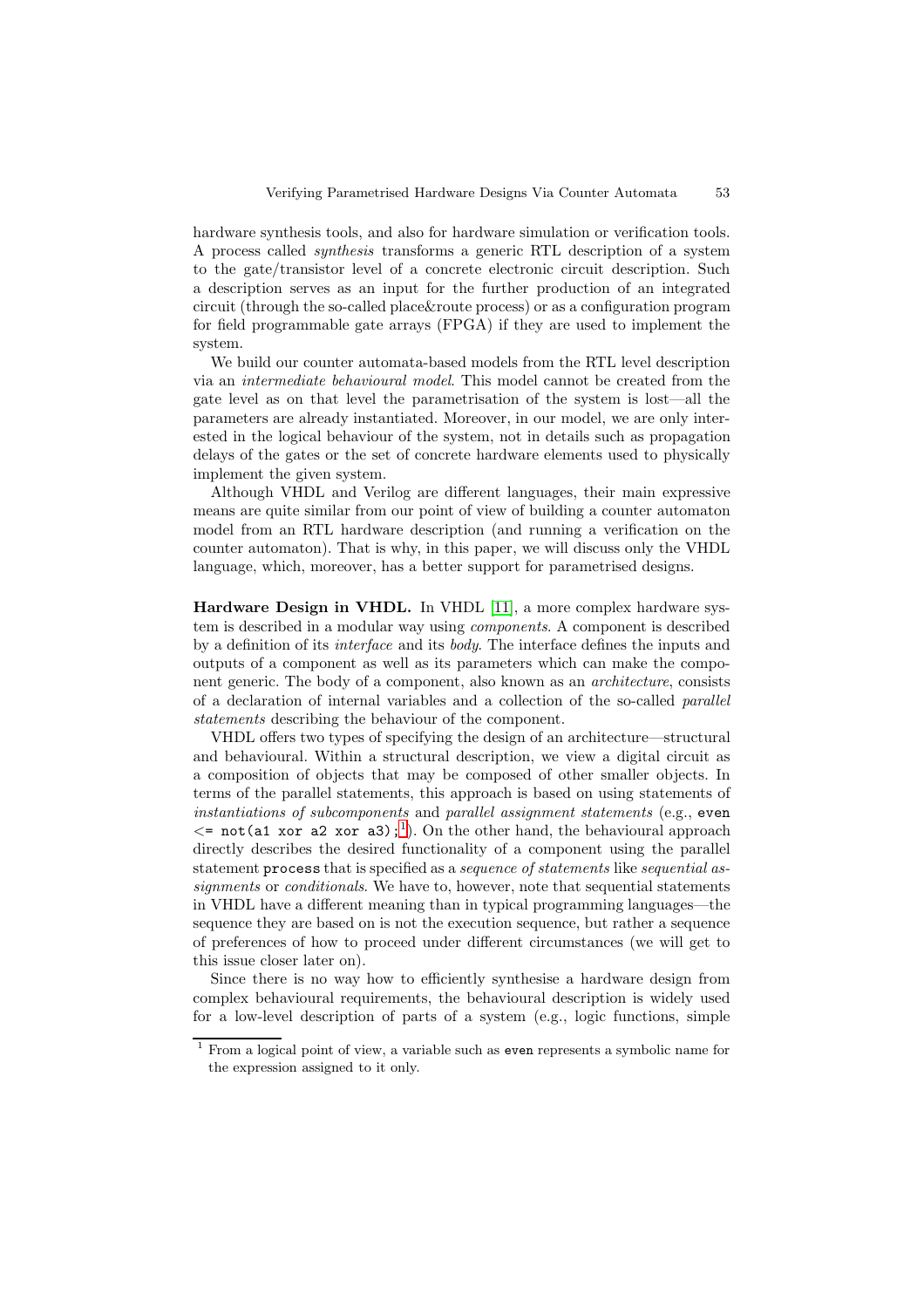registers, counters), while the structural description is used for building more complex components or the entire system.

**Transparent and Synchronous Mode.** The so-called transparent and synchronous modes of hardware gates substantially influence the output of the gate. For example, let us have two gates connected in a cascade. If both gates work in the transparent mode (such gates are known as latches) and the input changes its value, the first gate instantly propagates the input to its output (the input of the second gate), and the same value propagation happens at the second gate. The result of the transparent mode is that the change of the input of the first gate instantly changes the value of the output of the second gate. Conversely,if both gates work in the synchronous mode (such gates are known as  $flip-flops)$ , they propagate their inputs to the output one step at a time—the change of the input values of the first gate changes its output after one clock period, but this still does not immediately influence the output of the second gate (its output is changed only after another clock period). Let us add that some gates may be operated both as latches as well as flip-flops depending on some of their control inputs.

**Not Considered VHDL Constructions and Behaviour.** VHDL is a very rich specification language, and we do not cover it fully. However, most of the restrictions that we describe below correspond to constructions which are in theory possible, but are usually not used, represent undesirable design practices, are often not even synthesisable, or modern synthesis tools [\[12](#page-17-6)[,14\]](#page-17-7) at least issue warnings when they are used.

First, we do not support VHDL functions, procedures, delay information, and asserts which serve for a test-bench specification of the designed hardware and do not have an influence on the behaviour of the hardware.

Next, we disallow cyclic assignments in the transparent mode in a sequential description of a behaviour (e.g.,  $q \leq not$  (reset and not (set and q)), or if (reset = '1') then a  $\leq$  b; b  $\leq$  a; elsif).<sup>[2](#page-3-0)</sup> Such assignments would complicate our constructions significantly, and in practice, they are anyway undesirable as they lead to a possible oscillation of the signals.

We concentrate on analysing reachable stable states of hardware components only. A stable state is a state which does not change until one or more input variables change their values. Unstable states arise due to transition and propagation delays of real gates changing their stable states (cf. Fig. [1\)](#page-4-0). In general, even when we are interested only in stable states, if we do not consider unstable states at all, there is a risk that we will not capture flaws caused by reading and registering unstable values. Such a flaw can be caused either (i) by a signal path that is too long wrt. the clock frequency used, or (ii) by an asynchronous exchange of signals between two clock domains. However, the need to deal with the former issue is eliminated simply by taking into account the capabilities of standard synthesis tools. These tools automatically check that the delay arising

<span id="page-3-0"></span><sup>2</sup> A sequential gate works in the transparent mode when its output is controlled only by the level of the input signals.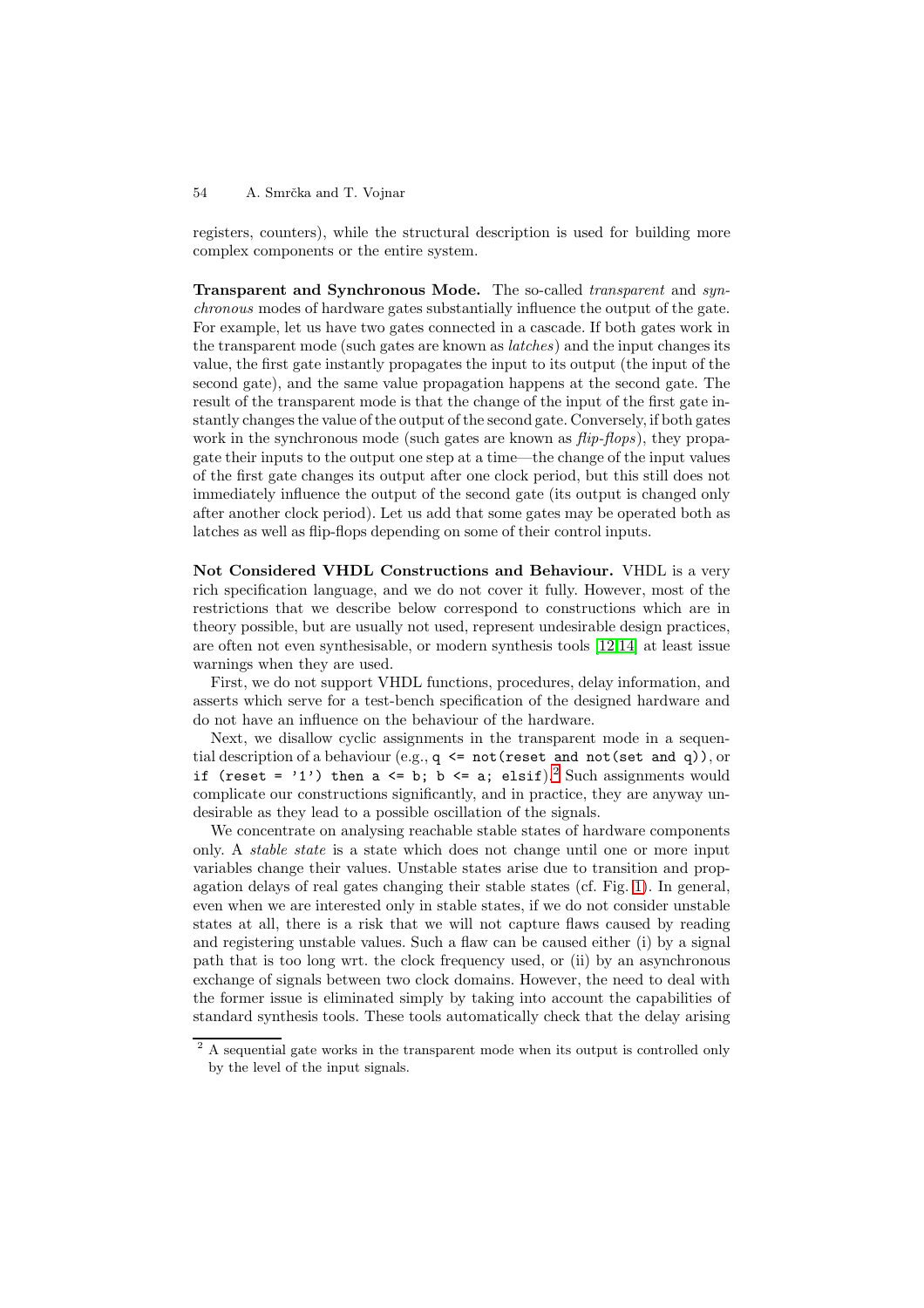in the longest signal path of a given circuit is safe wrt. the clock frequency used. The latter issue is a little more complicated but it is still usually solvable by using simple static analysis to check whether the given circuit uses proper synchronisation approaches (like Gray coding) for all clock domain crossing signals [\[17\]](#page-17-8). Hence, below, we do not consider unstable states any further.



<span id="page-4-0"></span>Fig. 1. (a) The source code of a simple component and (b) an example of a timed diagram of its behaviour illustrating the notion of stable and unstable states

Finally, we restrict the use of parameters a bit. Namely, we do not allow a bit-wise access to variables with a parametric range and we do not allow for loops over parametrised variables. Both of these restrictions could be lifted, but they would further complicate our translation to counter automata and also their analysis (as we would have to introduce a relatively complicated arithmetic to mask out the particular bits of the values of particular counters). We let experiments with these feature for our future research.

## <span id="page-4-1"></span>**2.2 Simplifying VHDL Code**

To avoid a very complex direct transformation from the rich VHDL language to the intermediate behavioural model introduced in Section [3](#page-8-0) (which is then translated to counter automata in Section [4\)](#page-12-0), we first simplify a VHDL source code to a form which is much simpler for all the subsequent steps.

As we mentioned before, VHDL components contain input/output ports, parameters, and internal variables—here, we consider all of them simply as *vari*ables. VHDL provides two basic types of variables: 1-bit (boolean) variables and arrays (vectors) of bits. Further, there is also a possibility of user-defined structured types, but they are used as a form of syntactic sugar only. Therefore, before any further steps, we decompose structured variables to their elements. Similarly, if a bit vector variable is accessed bit-wise (i.e. there is at least one statement in the considered code that accesses single bits of the vector at a time), we replace the vector variable with its boolean components (if we had not disallowed the bit-wise access to parametrised-size vectors, we would have had to use a complex arithmetics to mask out the particular bits—e.g., to get a bit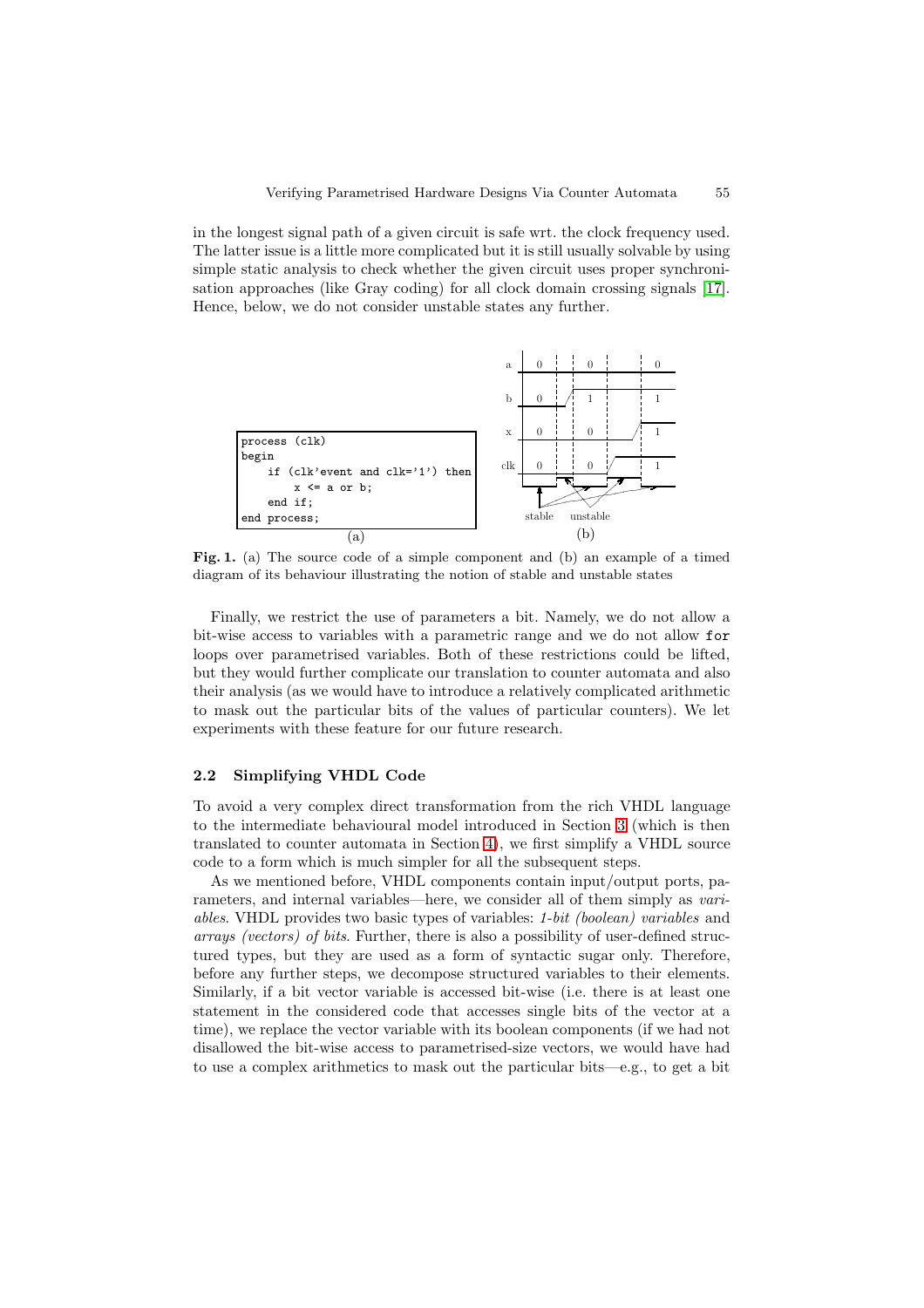value at position  $p$  in the bit vector represented by an integer value  $n$ , we could use the expression  $(n \text{ div } 2^p)$  mod 2). The remaining vectors may then easily be mapped to counters of counter automata (whereas all 1-bit variables will be a part of their control states).

Further, we also remove all structural descriptions of circuits and replace them by the corresponding behavioural description (in a way similar to macro expansion in the C programming language). This can easily be achieved by unfolding (or flattening) of the structural description taking into account that a structural description simply describes from which subcomponents a given component is build of, what are the values of parameters of the subcomponents, and how the input/output ports of these subcomponents are connected to the input/output ports of the component and/or to each other (which is done via the internal variables of the component). We substitute references to the subcomponents by their behavioural description, connect their input/output ports to the internal variables of the component (and/or its input/output ports), and substitute parameters of the subcomponents by the appropriate arguments (which may be parameters of the component being processed).

Next, we transform the code such that the only statements that will remain (and that we will have to consider in the further steps) are the following:

- 1. Assignment statements of the form signal <= expression; appearing in an architecture definition as parallel statements or in a process section as sequential statements.
- 2. Conditional (if) statements appearing in process sections as sequential statements with the following syntax (and the obvious semantics): if cond1 then stmt1; elsif cond2 then stmt2; ... ; else stmtN; end if;

To this end, we rewrite any other statements to one or more assignment and/or conditional statements of the above form. In particular, this is the case of the VHDL selected assignments and case statements (cf. Fig. [2\)](#page-5-0). Moreover, it is also the case of the VHDL for loops as we assume that they cannot be performed over parametric bit vectors—otherwise, we would have to model their effect by special purpose loops in our counter automata.



<span id="page-5-0"></span>Fig. 2. A conversion of (a) *selected signal assignments* and (b) case statements to (c) if statements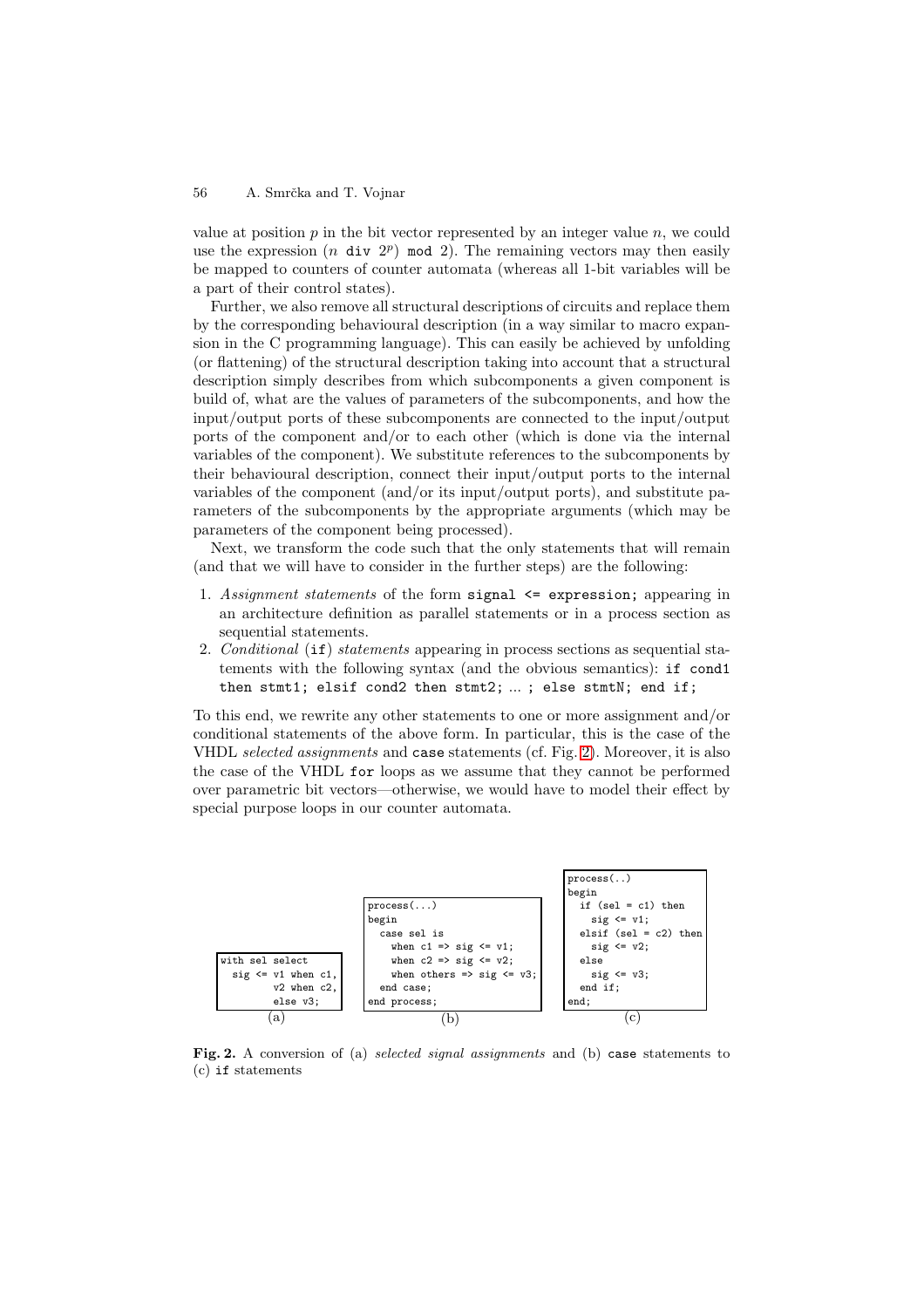**Normalization of** if **Statements.** After the pre-processing done above, the architecture of the component being examined is described by a set of parallel assignments and a set of processes, every such a process consists of a sequence of sequential assignments and (possibly nested) if statements. As we have already said, these sequential statements inside the processes are not executed sequentially—instead, for each variable, the last applicable assignment is searched and used, and all the statements preceding it are ignored. For example, for a sequence  $v \leq -e1$ ; if c then  $v \leq -e2$ ; endif;, if c holds, one performs the  $v \le e2$ ; assignment, otherwise one performs the assignment  $v$  $\leq$  e1; (we may assume that the processes consist solely of assignments and possibly nested—if statements).

In order to make dealing with the described semantics easier when generating the intermediate behavioural model, we perform one more pre-processing step. In particular, we transform each process into a single nested if statement in which it is clear under which conditions which assignment is to be applied (e.g., the example we mentioned above will be transformed to the statement if c then  $v \leq e2$ ; else  $v \leq e1$ ; endif; - more examples will come below). More precisely, for each sequential process and each variable  $v$  assigned by that process, we do the following steps (we ignore all assignments to other variables when handling  $v$ :

- 1. We add an empty else branch to each if statement of the given process that does not have such a branch.
- 2. Till there is some assignment or  $if$  statement  $s_1$  in the given process that is just before an if statement  $s_2$  (i.e.  $s_1$  and  $s_2$  are on the same level of nesting of if statements), we move  $s_1$  to the beginning of the else branch of  $s_2$ , i.e. we nest  $s_1$  into the else branch of  $s_2$  and put it just before the statements that are already in this branch (cf. Fig.  $3(a)$ ).
- 3. If there are branches of if statements of the given process that do not contain any statement, we add the implicit assignment  $v \le v$ ; to each of them.
- 4. We reduce every sequence of statements  $s_1; s_2; \ldots; s_n; \mathbf{v} \leq \mathbf{e}$ ; within the given process to just  $\mathbf{v} \leq \mathbf{e}$ ;. Here,  $s_i$  for  $1 \leq i \leq n$ ,  $n \geq 1$ , is a sequence of assignments or if statements. The fact that at the end of the sequence there is an assignment statement (and not an if statement) is guaranteed by the transformation done in the previous step.

## <span id="page-6-1"></span>**2.3 Counter Automata**

For an integer arithmetic formula  $\varphi$ , let  $FV(\varphi)$  denote the set of free variables of  $\varphi$ <sup>[3](#page-6-0)</sup>. For a set of variables X, let  $\Phi(X)$  denote the set of integer arithmetic formulae with free variables from  $X\cup X'$  where  $X' = \{x' | x \in X\}$ . If  $\nu : X \to \mathbb{Z}$  is

<span id="page-6-0"></span> $3$  We do not further restrict the kind of integer arithmetics used. It naturally follows from the integer operations used in the hardware design being handled, to which our translation adds just an implementation of the implicit modulo arithmetics used in VHDL—we will get back to this issue in the next subsection.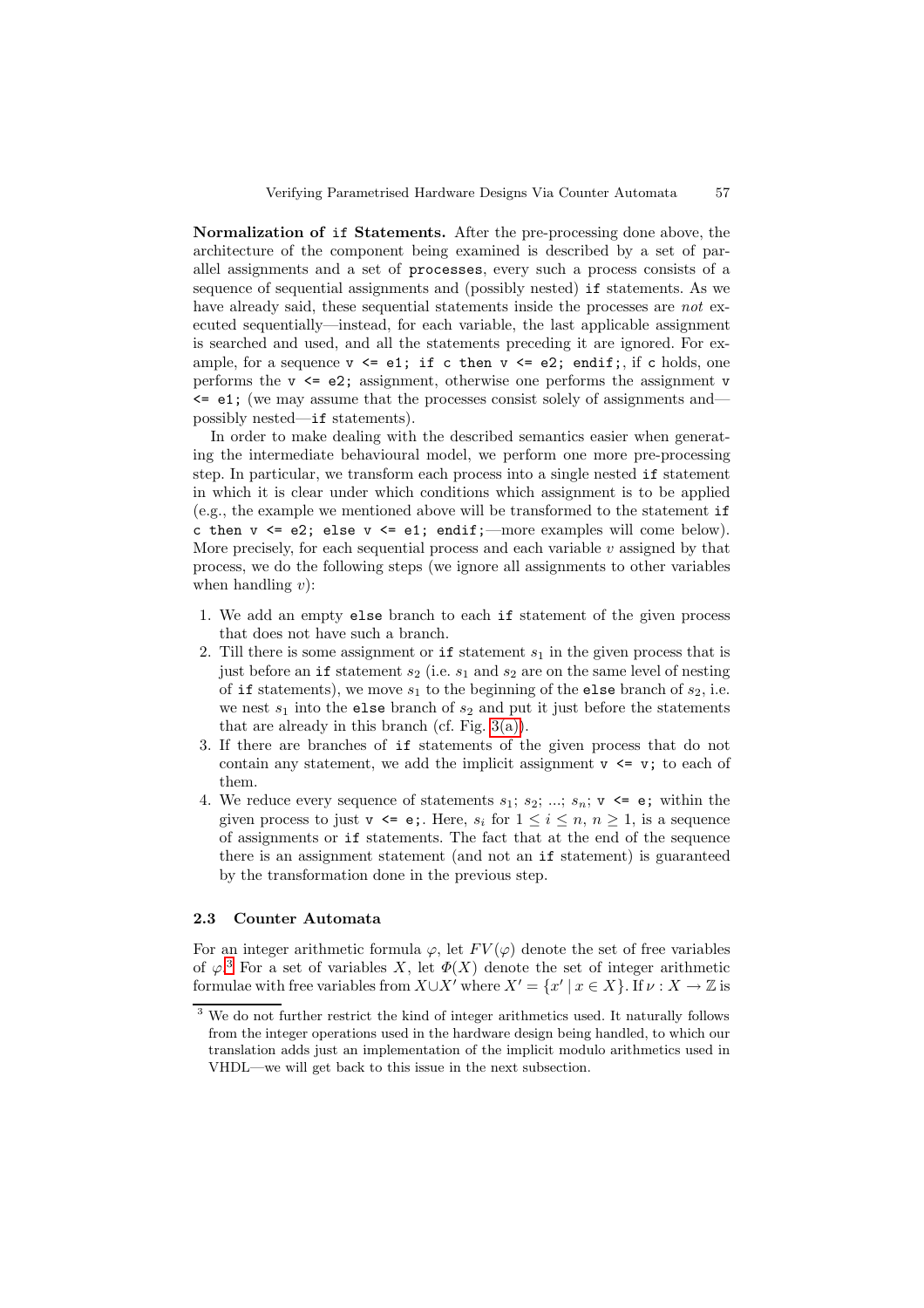

<span id="page-7-0"></span>**Fig. 3.** Transformations of sequential statements: (a) moving all statements preceding an if statement to its else branch, (b) removing statements preceding an assignment (and thus being useless)

an assignment of  $FV(\varphi) \subseteq X$ , we denote by  $\nu \models \varphi$  the fact that  $\nu$  is a satisfying assignment of  $\varphi$ . A counter automaton (CA) is a tuple  $A = \langle X, Q, q_0, \varphi_0, \rightarrow \rangle$ where X is a finite set of counters, Q is a finite set of control locations,  $q_0 \in Q$  is a designated initial location,  $\varphi_0$  is an arithmetic formula such that  $FV(\varphi_0) \subset X$ , describing an initial assignments of the counters, and  $\rightarrow \in Q \times \Phi(X) \times Q$  is a finite set of transition rules.

A configuration of a CA is a pair  $\langle q, \nu \rangle \in Q \times (X \to \mathbb{Z})$ . The set of all configurations is denoted by  $\mathfrak{C}$ . The transition relation  $\frac{\varphi}{A} \subseteq \mathfrak{C} \times \mathfrak{C}$  is defined by  $(q, \nu) \xrightarrow[A]{\varphi} (q', \nu')$  iff there exists a transition  $q \xrightarrow{\varphi} q'$  such that if  $\sigma$  is an assignment of  $FV(\varphi)$ , where  $\sigma(x) = \nu(x)$  and  $\sigma(x') = \nu'(x)$ , we have that  $\sigma \models \varphi$  and  $\nu(x) = \nu'(x)$  for all variables x with  $x' \notin FV(\varphi)$ . We denote by  $\overrightarrow{A}$  the union  $\bigcup_{\varphi \in \Phi}$  $\frac{\varphi}{A}$ , and by  $\frac{*}{A}$  the reflexive and transitive closure of  $\frac{A}{A}$ . A run of A is a sequence of configurations  $(q_0, \nu_0), (q_1, \nu_1), (q_2, \nu_2) \dots$  such that  $(q_i, \nu_i) \rightarrow (q_{i+1}, \nu_{i+1})$  for each  $i \geq 0$  and  $\nu_0 \models \varphi_0$ .

## **2.4 Handling VHDL Integer Variables in Counter Automata**

When translating operations on integer variables used in VHDL to operations on counters, we have to take care of the fact that in VHDL, arithmetical operations over integers are always implicitly evaluated modulo the range of the appropriate integer variables. In counter automata, we have to make the modulo computation explicit (e.g., an assignment  $v1 \le v2+v3$ ; over integer variables represented on n bits has to be translated to an assignment of the form  $v_1 := (v_2 + v_3) \mod 2^n$ .

For analysing the generated counter automata, we then, of course, need a tool that can cope with counter manipulations corresponding both to arithmetical, logical, and relational operators directly used in the considered VHDL design as well as to the additional operations stemming from implementing the implicit modulo computations (and if we add them in the future, then also the bit-wise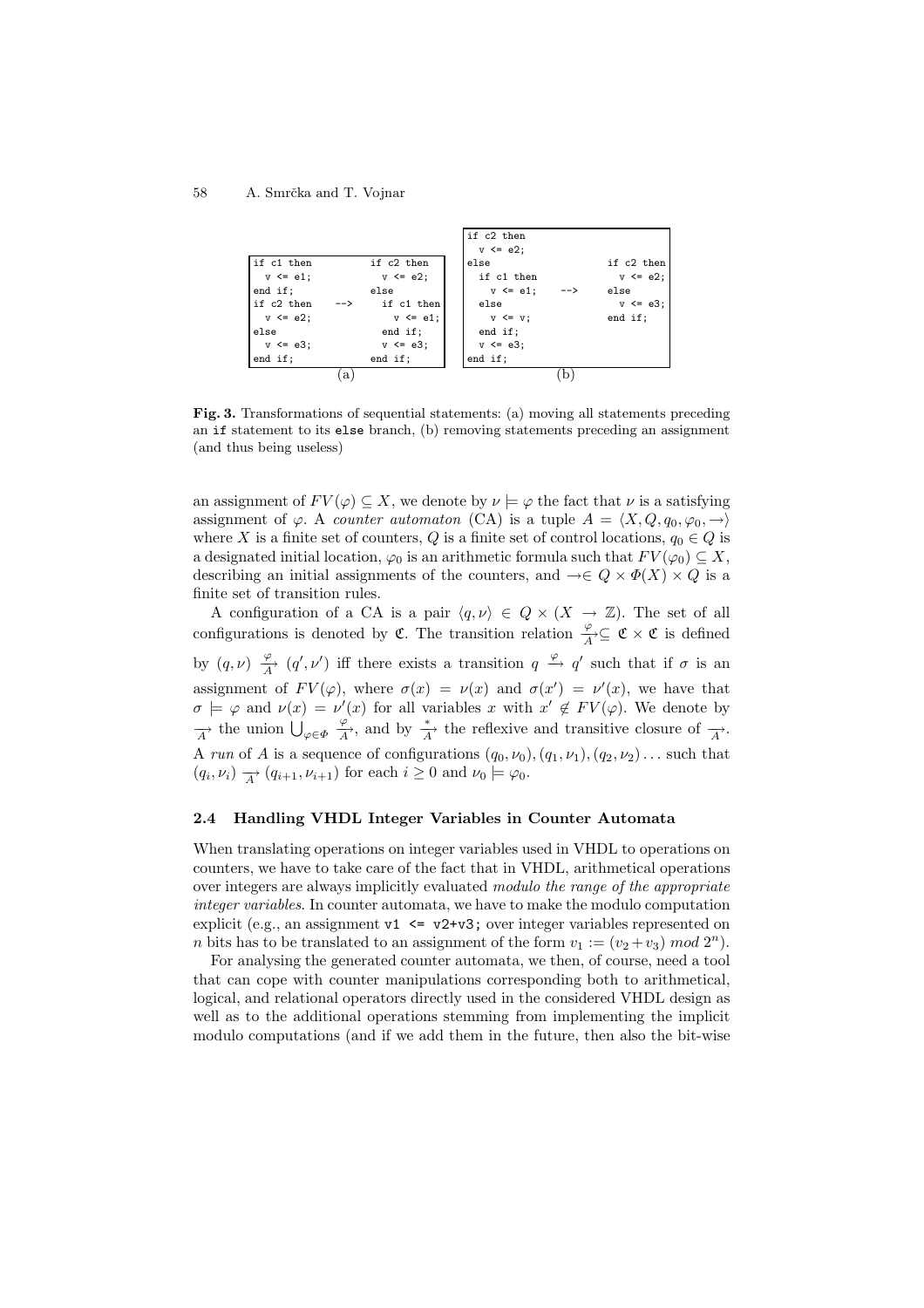manipulations on integer variables). Given a concrete counter automata analyser, the translation may need to be adjusted to respect the operations that the tool supports. If the tool does not offer all the needed operations (nor allows their implementation based on other supported operations), one has to restrict to the case when the appropriate integer variables have a fixed range (i.e. are not parameters) and can also be recorded as a part of the control states of counter automata.

# <span id="page-8-0"></span>**3 An Intermediate Behavioural Model**

In the previous section, we discussed the syntax and semantics of VHDL constructions that we will consider in the following, together with the notion of counter automata that we want to use to model (and analyse) these constructions. In order to make the translation from the simplified VHDL to counter automata smoother, we make it via an intermediate behavioural model that we will now present.

## **3.1 A Definition of the Intermediate Behavioural Model**

The intermediate behavioural model of a hardware component is defined as a triple  $M = (V, T, B)$ , where V is a set of variables that are typed by a function  $T: V \to \{\text{bool}, \text{int}\},$  and B is a set of behavioural rules that describe the behaviour of a given hardware component and that have a form which we introduce below.

Let  $V_i \subseteq V$  be a set of input ports and  $V_p \subseteq V$  a set of parameters. We define  $\overline{V} = V \times \{\texttt{last}, \texttt{next}, \texttt{posedge}, \texttt{negedge}\}$  to be the set of possible references to the values of variables from  $V$  with the following meaning:

- $(v, \text{last}) \in \overline{V}$  refers to the value of v in the *last reached* (i.e. current) state in expressions, we usually abbreviate it simply to  $v$ ,
- $-$  (*v*, next) ∈ *V*, abbreviated to *v'*, denotes the value of *v* in the *next state*,
- $(v, \text{posedge}) \in \overline{V}$ , abbreviated to  $\uparrow v$ , has the boolean meaning  $\uparrow v = \neg v \wedge v'$ and denotes the *positive edge* of a 1-bit variable v (for which  $T(v) = \text{bool}$ ),
- **–** (v, negedge) ∈  $\overline{V}$ , abbreviated to  $\downarrow v$ , has the boolean meaning  $\downarrow v = v \land \neg v'$ and denotes the *negative edge* of a 1-bit variable v (for which  $T(v) = \text{bool}$ ).

Further, let  $E$  be the set of all (well-typed) expressions that one can form over V using arithmetical  $(+, -, *, ...),$  relational  $(=, \neq, <, >, \leq, \geq),$  and logical  $(\neg, \wedge, \vee, \dots)$  operators, and let C be the subset of E containing all boolean valued expressions. Let  $\bot \in E$  denotes an *empty* expression (see below).

We can now introduce the special conditional assignments that are the behavioural rules constituting the set B of an intermediate behavioural model. In particular,  $B \subseteq C^* \times V \times E$ . We write a behavioural rule  $b \in B$  as

 $c \rightarrow v := e$ 

for  $c \in C^*$  being a list of enabling conditions,  $v \in V$  the variable set by the rule, and  $e \in E$  being an expression defining the new value of v. In other words, b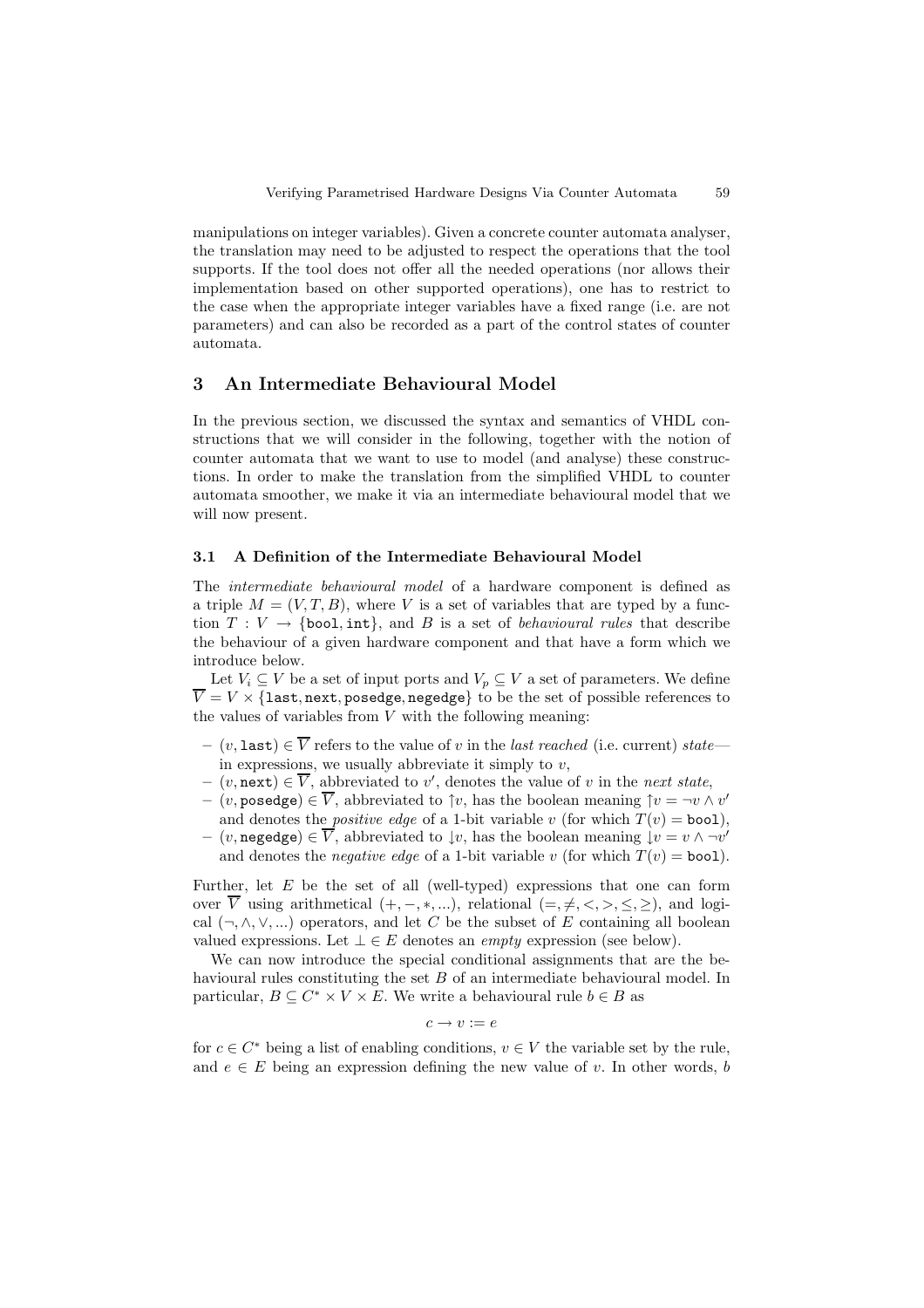with  $c = c_1c_2...c_n$  says that if  $c_1 \wedge c_2 \wedge ... \wedge c_n$  holds for the evaluation of the variables, v will get a new value obtained by an evaluation of e. If  $c = \varepsilon$ , we consider it to be always true, and the assignment  $v := e$  is always enabled.

For a behavioural rule  $b : c \to v := e \in B$ , let  $cond(b) = c$  denote the enabling condition of b,  $var(b) = v$  denote the variable to be set, and let  $value(b) = e$  be the expression defining the new value of v. For  $e \in E \cup C^*$ , let  $F(e)$  be the set of references to variables occurring in e. Finally, let  $B(v) = \{b \mid b \in B, var(b) = v\}$ be the set of behavioural rules over a variable v.

## **3.2 Extracting Behavioural Rules from the Source Code**

The architecture of a VHDL component consists of a set of parallel assignments and a set of sequential processes. With respect to the simple VHDL transformations described in Section [2.2,](#page-4-1) we may assume that the sequential processes consists of a single if statement for every variable set within it. In order to obtain the set of behavioural rules B from such a description, we extract the rules from VHDL statements as follows:

- 1. For each parallel assignment  $\mathbf{v} \leq \mathbf{e}$ ;, we add a rule  $\varepsilon \to v := e$  into B.
- 2. For each sequential process that sets a variable  $v$  by a single, possibly nested, if statement (after the pre-processing, there is no other possibility), we proceed as follows. For each assignment statement  $v \leq e$ ; that appears on the leaf level of such a (nested) **if** statement, we add a rule  $c'_1, c'_2, ..., c'_n \rightarrow$  $v := e$  into  $B$   $(n \geq 1)$ . Here,  $c_1, c_2, ..., c_n$  are all the branching conditions that one tests before reaching  $\mathbf{v} \leq \mathbf{e}$ , and  $c_i' = c_i$  if the condition is supposed to hold (i.e. we are nesting into an if  $c_i$  or elsif  $c_i$  branch) whereas  $c_i' = \neg c_i$  if the condition is supposed not to hold. An example of such a transformation is shown in Fig. [4.](#page-10-0)

## **3.3 Adjustments of Behavioural Rules**

**The Environment of a Component.** To be able to model check a component, we need a model of its environment too. Currently, we model the environment to behave in a completely random way. To do that, we extend the intermediate behavioural model by adding behavioural rules for all component inputs. For every such an input  $v \in V_i$ , we add the following behavioural rule  $\varepsilon \to v :=$ random. Here, random represents a random integer or boolean value. Note that we have to adjust the form of random such that the CA analyser that want to use understands it.

**Non-state Variables.** We are only interested in stable states that are defined by the so-called state variables. In the hardware developers' jargon, such variables are also known as registers or signals which save their value. The remaining variables are non-state variables whose values are not registered and that, from our point of view, represent just a symbolic name for some expression. From a set of behavioural rules, a non-state variable can be identified by the fact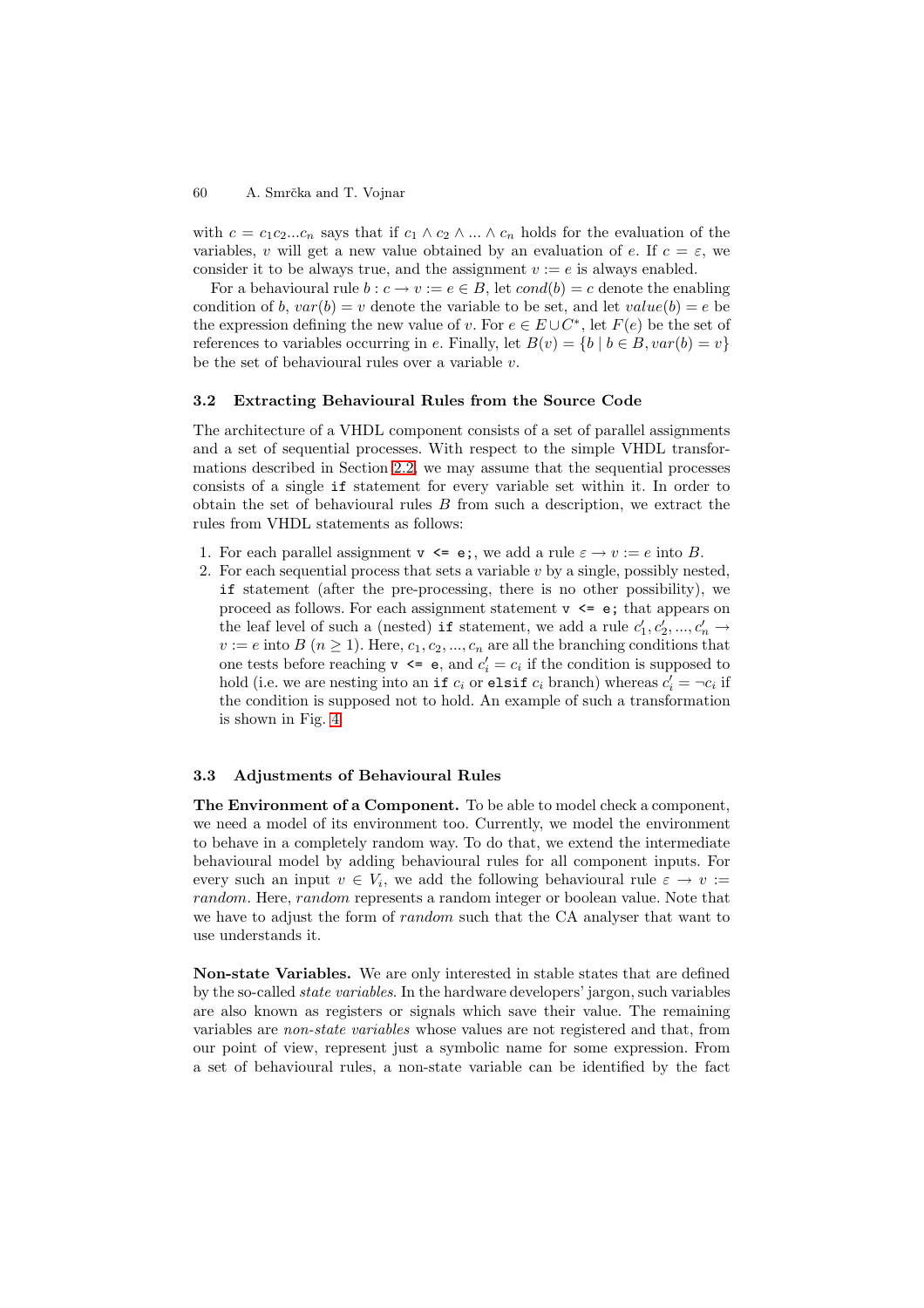

<span id="page-10-0"></span>**Fig. 4.** Synthesis of behavioural rules wrt. the conditions passed till a certain assignment can be fired: (a) a normalized VHDL if statement, (b) the tree representing branching conditions,  $(c)$  the set of behavioural rules for variable  $v$ 

that its value is set by a rule with the empty enabling condition (i.e. by an unconditional assignment<sup>[4](#page-10-1)</sup>). The remaining variables are then state variables. The only exception are input variables whose values are defined and held by the environment of the modelled component. Formally,  $v \in V \setminus V_i$  is a nonstate variable iff  $cond(b) = \varepsilon$  for the rule  $b \in B$  such that  $B(v) = \{b\}$ . Let further  $V_s = V_i \cup \{v \mid v \in V, cond(b) \neq \varepsilon\}$  be the set of state variables. Before generating counter automata, we change the intermediate behavioural model to use the state variables only. We remove the non-state variables v defined by rules  $\varepsilon \to v := e$  present in B by iteratively searching for references to such variables in enabling conditions and value expressions of the rules in  $B$  and by replacing these references by e.

**Behavioural Rules Over 1-bit Variables.** Next, for technical reasons allowing us to ease the subsequent construction of CA from intermediate behavioural rules, we prefer to have all the manipulation of 1-bit state variables in guards of the rules. That is why, we transform every behavioural rule  $b : c \rightarrow v := e$  over a 1-bit state variable  $v \in V_s$ ,  $T(v) = bool$ , to the rule  $b_{new} : c, v' = e \rightarrow v := e$ .

**Triggers of Behavioural Rules.** Let  $V_{\uparrow\downarrow} = \overline{V} \cap (V \times \{\text{posedge}, \text{negedge}\})$ be the set of edges of the values of variables from  $V$ . We define a mapping  $R: B \to {\tau}$   $\cup$   $V_{\uparrow\downarrow}$  that assigns each rule either  $\tau$  in case the rule models an assignment in the transparent mode or a signal edge (i.e. a *trigger*) that activates the rule if it models an assignment in the synchronous mode. Formally, for  $b \in B$ , let  $R(b) = \tau$  iff  $F(cond(c)) \cap V_{\uparrow\downarrow} = \emptyset$ , and let  $R(b) = t$  iff  $F(cond(b)) \cap V_{\uparrow\downarrow} = \{t\}$ for some  $t \in V_{\uparrow\downarrow}$ . Note that this definition is correct as due to the hardware

<span id="page-10-1"></span>Note that as we require the rules not to be in a conflict, this is the only rule that is setting the value of such a variable.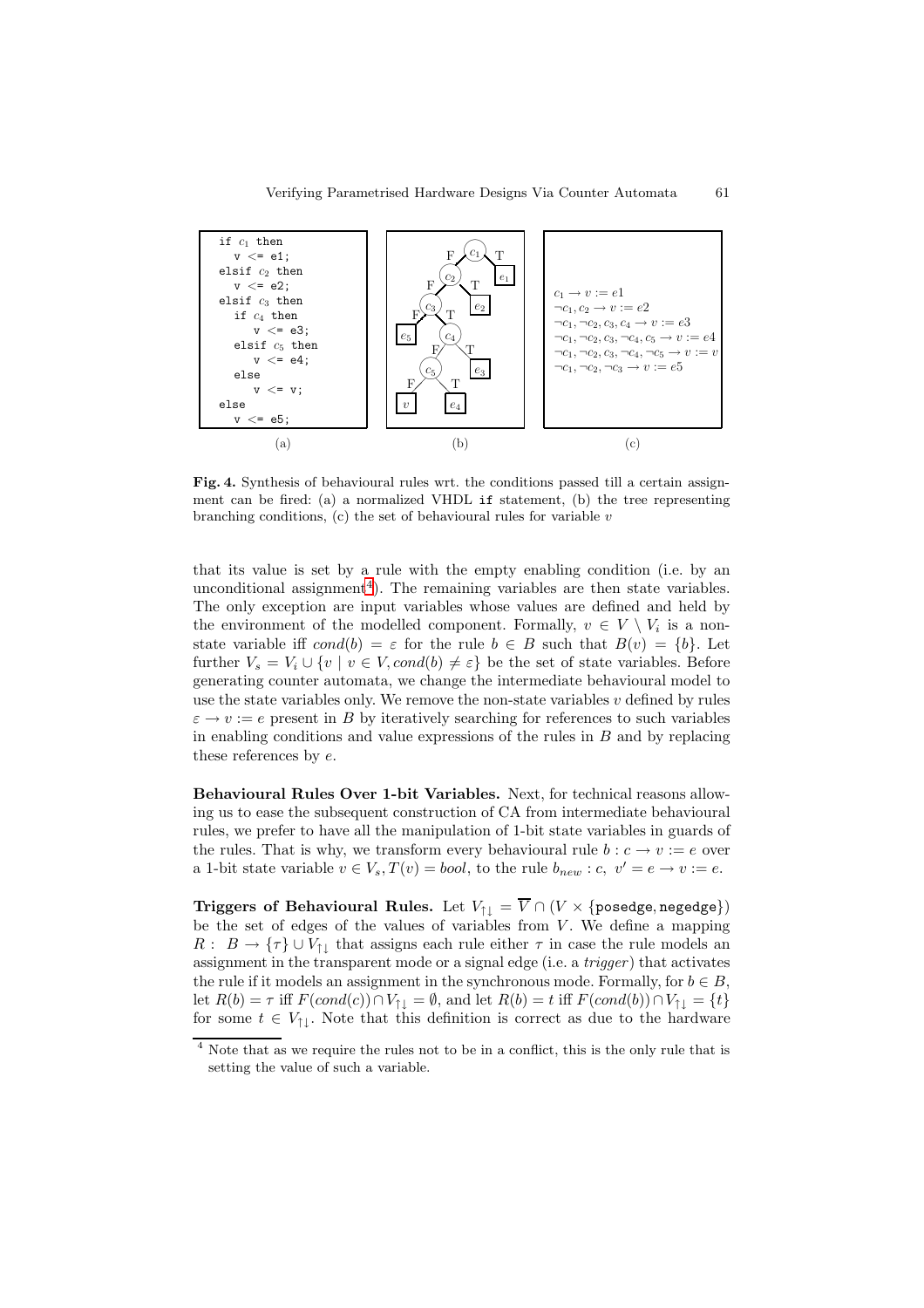description principles, there can be at most one positive or negative edge variable reference in a behavioural rule condition. Designs violating this requirement are exposed during the synthesis process.

For each rule  $b \in B$  that works in the transparent mode, i.e.  $R(b) = \tau$ , we adjust the condition and assignment part of b such that each variable reference that appears there refers to the future. This is, we change every variable reference v that appears in  $value(b)$  or  $cond(b)$  to v'. The reference to the future assures that the rule is evaluated using values of variables that are computed at the same time step as the one at which we perform the evaluation (and not a step before as in the case of the synchronous mode). This is because gates working in the transparent mode immediately propagate their input values to the output. We can afford to use this transformation as we excluded the possibility of cyclic dependencies of the values of variables in the transparent mode. That is why, the variables changing in the transparent mode can be ordered according to their dependencies and evaluated in the given order starting with variables that are assigned a constant value (which happens, e.g., when the circuit is being reset) or from variables which are not changing at the given time step. For an illustration of this behaviour, see Fig. [5.](#page-11-0)



<span id="page-11-0"></span>**Fig. 5.** A timing diagram illustrating the differences between the transparent and synchronous mode. For the transparent mode (a), both  $x$  and  $y$  are controlled by the *level* of the variable v, which causes a continuous change of their values (y is set to the negation of x via  $b_1$ , y is set to 0 via  $b_2$ ). Due to the propagation delays of hardware which implements such a behaviour, there are several changes of the values until they are all stabilised, which we are, however, not interested in. The important thing to notice is that the resulting value of x is  $\neg y'$  and not  $\neg y$ . On the other hand, in the synchronous mode (b), an *edge* triggers a change of the value of  $v$ , which holds until the next triggering event. In this case, the resulting value of x is  $\neg y$  (and not  $\neg y'$ ).

We have to do a similar adjustment as above also for the rules modelling the synchronous mode. For simplicity, we consider here the case of positive edges only. The case of negative edges is analogical. Within each rule  $b \in B$  for which  $R(b) = \gamma v$  for some  $v \in V$ ,  $cond(b) = c_1 c_2 \dots c_n \gamma v c_{n+1} \dots c_m$  for some  $n, m \in \mathbb{N}$ . Note that  $F(c_1c_2...c_n) \cap V_{\uparrow\downarrow} = \emptyset$ . In this case, the way our algorithm for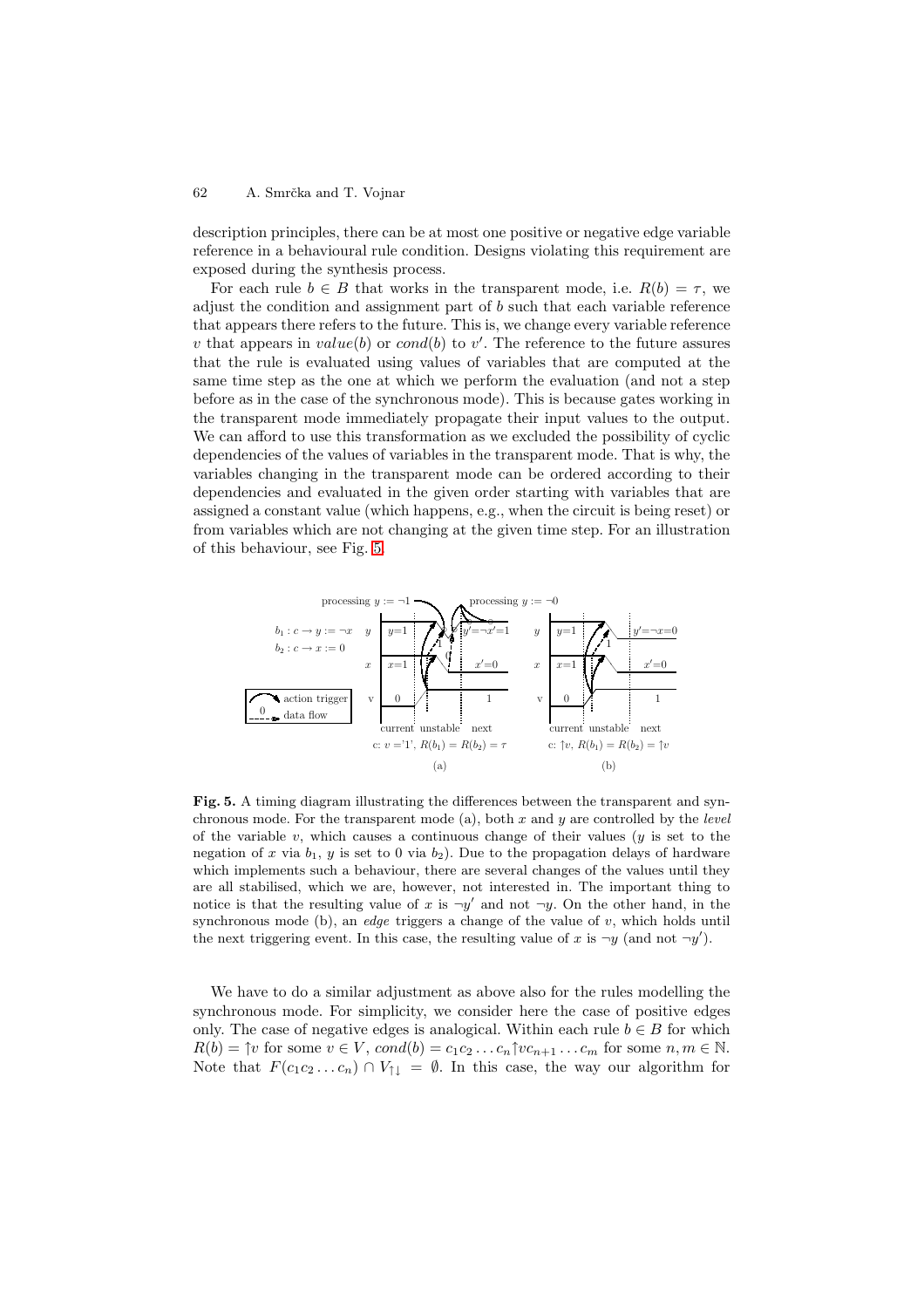generating behavioural rules works implies that the set of generated behavioural rules B must also include behavioural rules  $b<sub>\tau</sub> \in B$  whose condition is built solely of the conditions  $c_1, c_2, \ldots, c_n$  (possibly negated), hence  $R(b_\tau) = \tau$ . Due to the evaluation order of the conditions, the  $b<sub>\tau</sub>$  rules have a priority over b. At the same time, they model the transparent mode, hence they will work with the future values of variables. That is why, in order to exclude a possible conflict of the rules  $b<sub>\tau</sub>$  with b, we have to replace every variable reference v to v' in  $c_1, c_2, \ldots, c_n$  in b. Then, if some of the  $b_\tau$  rules is enabled, b is disabled as its enabling condition contains a negation of some of the enabling conditions of  $b<sub>\tau</sub>$ evaluated on the same values of variables. On the other hand, if this is not the case, the rest of b will work with the current values of the variables.

# <span id="page-12-0"></span>**4 Generating Counter Automata**

## **4.1 Counters, Control Locations, and Initialisation**

Let us fix a hardware design with a set of variables  $V$  of types  $T$  and with a set of behavioural rules  $B$  generated from the design. We start building the counter automaton A representing the design by defining its set of counters as all integer-type state variables from  $V$ —formally, wrt. the definition of counter automata (Def. [2.3\)](#page-6-1),  $X = \{v \mid v \in V_s, T(v) = int\}.$ 

Further, we build control locations of A based on all possible evaluations of all control state variables in V, i.e. 1-bit state variables from the set  $V_q =$  ${v \in V_s \mid T(v) = bool}.$  Formally, we define the set of control locations of A as  $Q = \{q \mid q : V_q \to \{0, 1\}\}.$ 

The design of a component in VHDL does not include any specification of its initial state. In most cases, however, the specification of the component includes a combination of signals which resets the component to some initial state and assigns some constants to all its internal variables. For the generation of A, to obtain these constants and thus define the initial location and the initial constraint on counters, the user must explicitly specify the resetting signals by providing the appropriate evaluation of input variables that encodes them. By evaluating enabling conditions of all the rules in  $B$  under the given resetting valuation of the input variables, we get a subset of rules that are initially enabled. Each of such behavioural rules defines an initial value for one variable—by evaluating the assignment parts of these rules, we can initialise the variables. The obtained values of control state variables make up the definition of the initial location  $q_0$ , the evaluation of integer variables allows us to construct the initial constraint  $\varphi_0$ on counters[5](#page-12-1). If the modelled component has no resetting signals or the desired initial state is not the reset state, the initialisation must be defined explicitly by the user.

<span id="page-12-1"></span><sup>&</sup>lt;sup>5</sup> In fact, this applies only to the counters other than the ones representing parameters—if the possible values of parameters are also to be constrained somehow, it is up to the user to add the appropriate constraint into  $\varphi_0$ .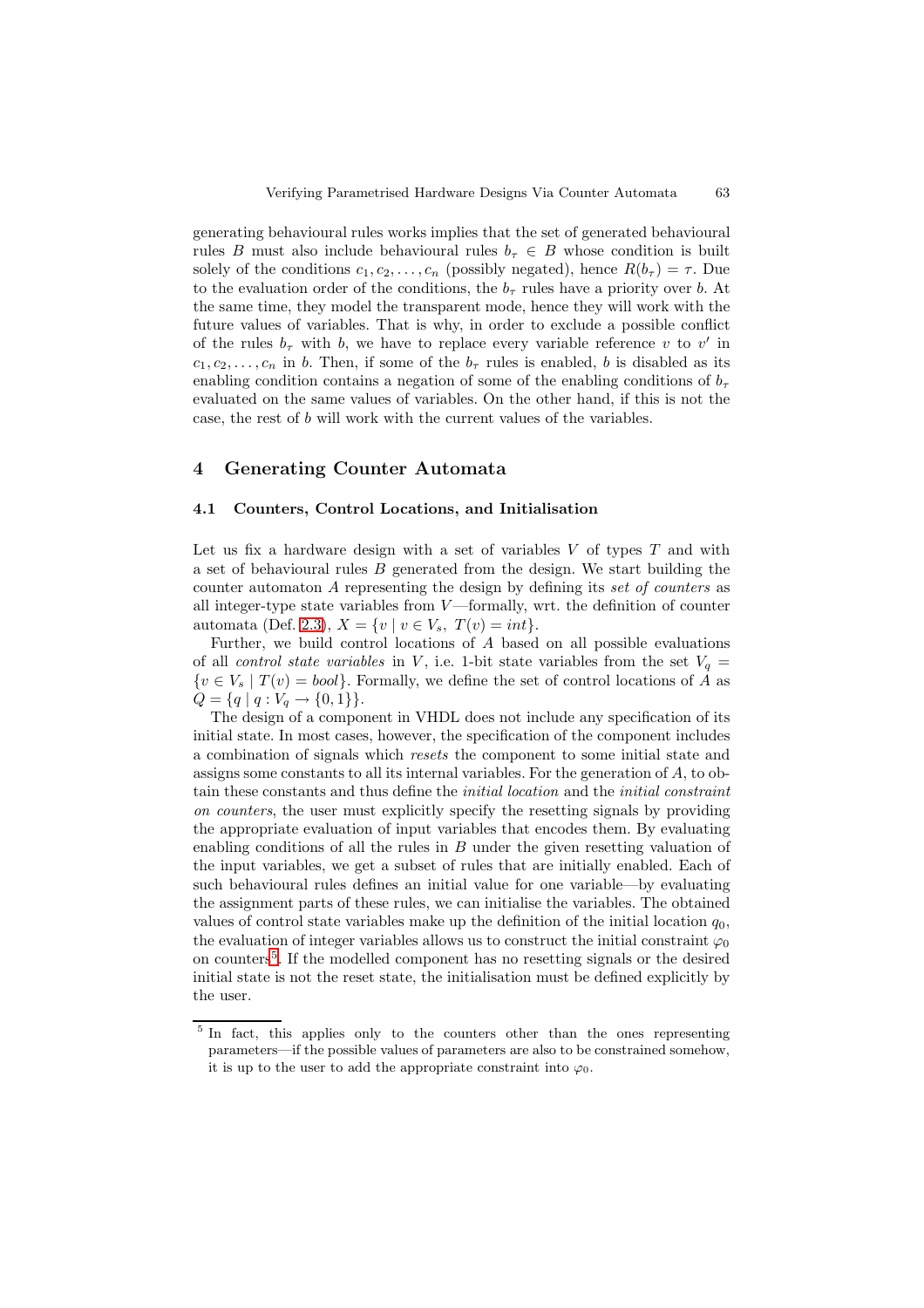## **4.2 Transition Relation**

For an expression  $e \in E$  and two locations  $q_1, q_2 \in Q$  of A, we denote by  $e^{q_1, q_2}$  the evaluation of e where for each  $v \in V_a$ ,  $(v, last)$  is evaluated as  $q_1(v)$  and  $(v, next)$ is evaluated as  $q_2(v)$ . We allow the evaluation to be partial—if e contains integer variables, they remain untouched. We construct the transition relation of A by checking for every pair of control locations  $q_1, q_2 \in Q, q_1 \neq q_2$ , whether the intermediate behavioural model allows us to connect them:[6](#page-13-0)

- 1. For each  $b \in B$  with  $cond(b) = c_1 c_2 \dots c_n$  for some  $n \in \mathbb{N}$ , we (as far as possible) evaluate the enabling condition of b, i.e. we compute  $guard^{q_1,q_2}(b)$  =  $\bigwedge_{1 \leq i \leq n} c_i^{q_1,q_2}$ . Let  $B_e = \{b \mid b \in B, \text{var}(b) \in V_s, \text{guard}^{q_1,q_2}(b) \neq \text{false}\}\)$  be the set of all (conditionally) enabled behavioural rules setting the value of state variables.
- 2. We further one-by-one consider all subsets  $B_t \subseteq B_e$  such that  $B_t$  contains exactly one rule b such that  $var(b) = v$  for each state variable  $v \in V_s$ . For each  $B_t$ , we perform the following steps:
	- (a) In each rule  $b \in B_t$ , we iteratively substitute all references to the future values of counter variables by the expressions assigned to them within  $B_t$ . This is, we substitute each v' for  $v \in V_s \setminus V_q$  by the expression  $value(b_v)$  where  $b_v \in B_t$  and  $var(b_v) = v$ .<sup>[7](#page-13-1)</sup> We repeat this step till all references to future values of counters disappear.
	- (b) Based on the set of rules  $B_t$ , we create a transition  $q_1 \stackrel{\varphi}{\rightarrow} q_2$  of A where  $\varphi = (\bigwedge_{b \in B_t} guard^{q_1,q_2}(b)) \wedge (\bigwedge_{b \in B_t, var(b) \notin V_q} \alpha(value^{q_1,q_2}(b))$  and  $\alpha$  is a function that transforms an assignment  $v := e$  to a formula  $v' = e$ .

Let us add a few comments to the algorithm. For a given choice of states  $q_1$ and  $q_2$ , the first step may lead to three situations: (i) If  $quard^{q_1,q_2}(b) = false$ , we know that b does not change the value of  $var(b)$ . (ii) If  $guard^{q_1,q_2}(b) = true$ , b is allowed to change the value of  $var(b)$ . (iii) Finally, if  $quard^{q_1,q_2}(b)$  does not reduce to neither *false* nor *true* (i.e. if  $quard(b)$  refers to some values of counters in a way that must be taken into account), we only know that  $b$  may be able to change  $var(b)$ , but subject to the values of the counters. If there is no (at least conditionally) enabled behavioural rule for some state variable, i.e. if  $\exists v \in V_s, \forall b \in B(v)$ .guard<sup>q1,q2</sup>(b) = false, no transition from  $q_1$  to  $q_2$ will be possible as we are unable to compute the next value of v in  $q_2$ —even for preserving the current value of  $v$  there is a behavioural rule which is forbidden by its guard. Otherwise, we have to explore all combinations of (at least potentially) enabled rules adjusting the value of the particular variables, which is done in the second step of the algorithm.

Suppose now that, for instance,  $V_s = \{v_1, v_2, v_3, v_4\}$  where only  $v_4$  is a 1-bit variable, and the first step of the algorithm yields a set of rules  $B_e = \{g_1 \rightarrow v_1 :=$ 

<span id="page-13-0"></span> $6$  Note that we cannot have self-loops in A as the control states are stable, and some signal must change in order a change of the states happens.

<span id="page-13-1"></span> $\frac{7}{11}$  At this point, only the variables representing counters are considered as the references to future values of control state variable are taken care through the partial evaluation of the expressions.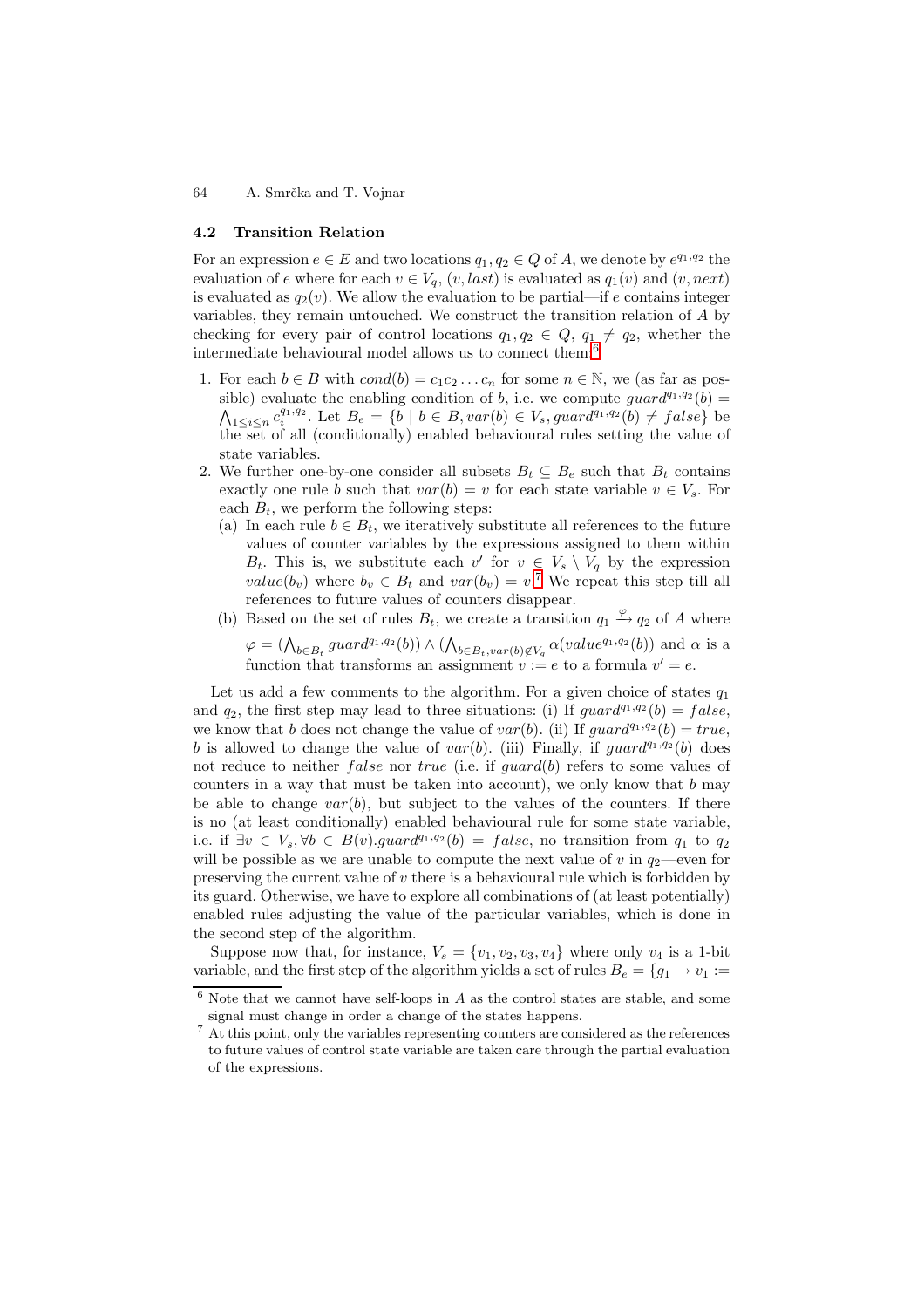$f_1(v_2'), g_{2,1} \rightarrow v_2 := f_{2,1}(v_3', v_1), g_{2,2} \rightarrow v_2 := f_{2,2}(v_3), g_3 \rightarrow v_3 := f_3(v_2), v_4' =$  $\neg v_4 \rightarrow v_4 := \neg v_4$  (the rule for  $v_4$  is transformed as we described in Section [3\)](#page-8-0). We can find two subsets  $B_t$  that are to be handled by the second step of the algorithm—namely,  $B_{t,1} = \{g_1 \rightarrow v_1 := f_1(v_2'), g_{2,1} \rightarrow v_2 := f_{2,1}(v_3', v_1), g_3 \rightarrow v_3\}$  $v_3 := f_3(v_2), v_4' = \neg v_4 \rightarrow v_4 := \neg v_4$  and  $B_{t,2} = \{g_1 \rightarrow v_1 := f_1(v_2'), g_{2,2} \rightarrow$  $v_2 := f_{2,2}(v_3), g_3 \to v_3 := f_3(v_2), v_4' = \neg v_4 \to v_4 := \neg v_4$ . If we apply the steps described above for  $B_{t,1}$ , we obtain two CA transitions with a formula  $g_1 \wedge g_{2,1} \wedge g_3 \wedge v_1' = f_1(f_{2,1}(f_3(v_2), v_1)) \wedge v_2' = f_{2,1}(f_3(v_2), v_1) \wedge v_3' = f_3(v_2)$ going between control states  $q_1$  and  $q_2$  such that  $q_1(v_4) = \neg q_2(v_4)$ . Note that the condition  $v'_4 = \neg v_4$  does not appear in the formula of the transition as its evaluation wrt.  $q_1$ ,  $q_2$  yields true.

# <span id="page-14-0"></span>**5 Handling the Reachability Properties to Be Verified**

In our work, we concentrate on verifying that certain bad configurations are not reachable. We assume the bad configurations to be given by a boolean VHDL expression—an error condition. The error condition may refer to 1-bit VHDL variables appearing in the design of the component being checked (which are represented as a part of the control location of the generated counter automata) as well to VHDL bit-vector variables (represented by the values of counters in the counter automata).

In order to facilitate verification of reachability of the bad configurations, we extend a generated counter automaton by a special error state whose reachability implies that a bad configuration is reachable in the component being checked. The error state is connected to the control states of the generated counter automaton that represent a valuation of the VHDL 1-bit variables which is not contradictory with the error condition. Moreover, the transitions to the error state are guarded by conditions on counters derived from the error condition by substituting the 1-bit variables by values that appear in the source control location of these transitions (after which, just a constraint on bit-vector variables remains).

# <span id="page-14-1"></span>**6 Experiments**

For our experiments, we implemented a Python-based prototype [\[16\]](#page-17-9) of the proposed translation (up to some of the issues of the VHDL pre-processing mentioned in Section [2\)](#page-1-0). In particular, we implemented a translation to counter automata in the input language of the ARMC tool [\[15\]](#page-17-5) and also to integer programs in the C programming language in order to be able to use the Blast model checker [\[8\]](#page-16-3) as well. Both of the tools provide us with the possibility of verifying reachability properties of counter automata (or, alternatively, integer programs) using techniques based on predicate abstraction and the counterexample-guided abstraction refinement (CEGAR) loop.

To test the proposed counter-automata-based model extraction method, we have first applied it to two small non-parametric components (having integer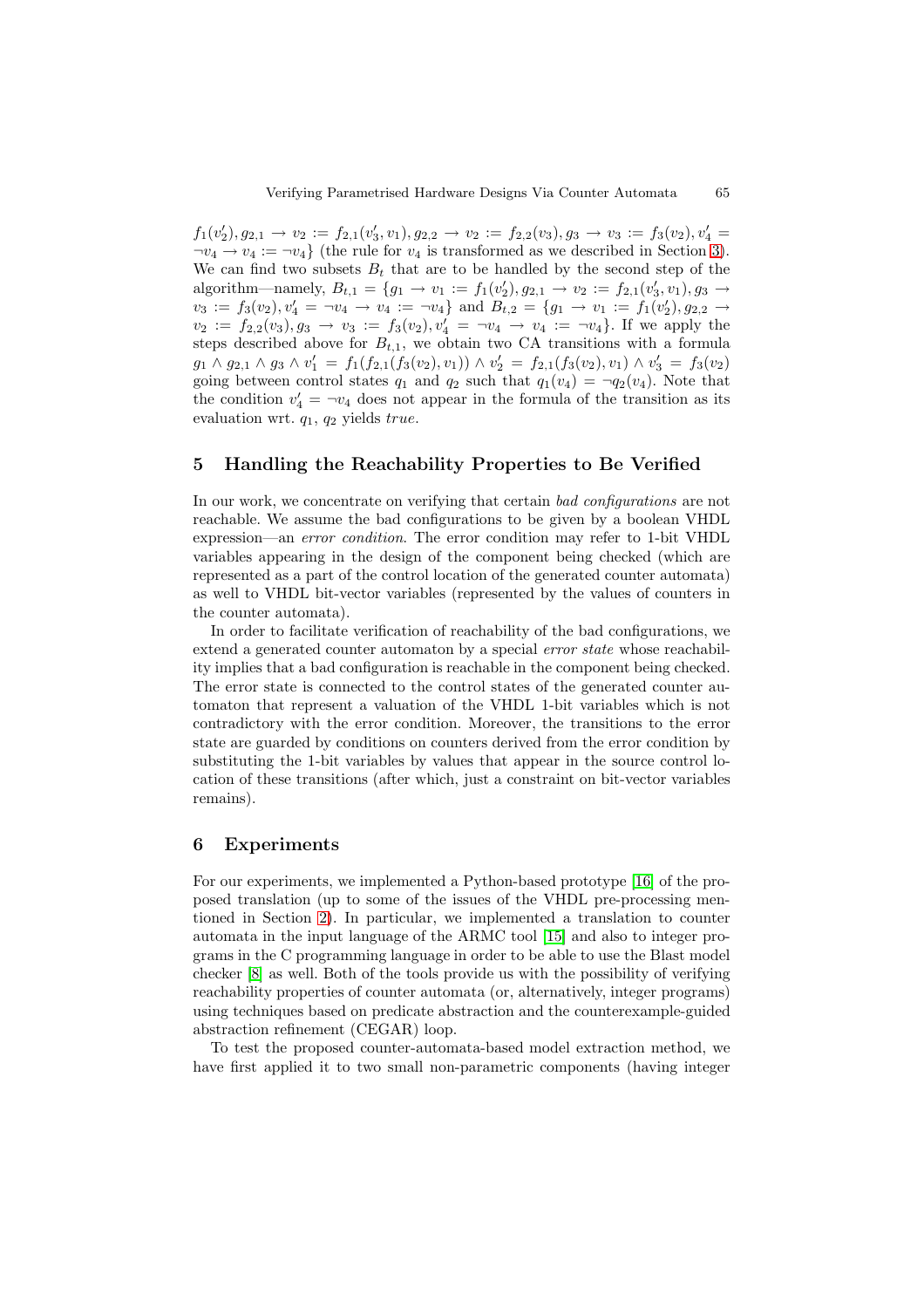<span id="page-15-0"></span>**Table 1.** Experiments with counter automata extraction from VHDL and with their subsequent reachability analysis using ARMC and Blast

| Component           |     |      |    | Locations Transitions Counters Extraction time ARMC Blast |             |      |
|---------------------|-----|------|----|-----------------------------------------------------------|-------------|------|
| Counter             |     | 13   |    | $<$ 1s                                                    | < 1s        | 1.5s |
| Register            |     | 43   |    | ls                                                        | $\rm < 1s$  | < 1s |
| Synchronous LIFO    | 65  | 985  |    | 24s                                                       | 40s         | 5m31 |
| Asyn. FIFO (FE)     | 65  | 5060 | 12 | 1m12s                                                     | $6m56s$ N/A |      |
| Asyn. FIFO (Status) | 129 | 6628 | 12 | 4m                                                        | 4m16        |      |

variables, but of a fixed width). Then we applied the method to two more complex parametric components, including a real-life, highly specialised, parametric component developed within the Liberouter project [\[13\]](#page-17-2).

The first two components (a counter and a register) represent basic elements from which hardware is built on the RTL level. For the counter, we verified that there is no overflow possible. For the register, we verified that the data transfer from its input to the output and the reset of the register work correctly. A more complex case study that we considered is a synchronous LIFO component which implements a stack with two operations—push and pop. The generic nature of this component is given by a parametrisation of the number of items the LIFO can save. This component implements—among other—signals that say whether it is empty or full. We verified whether these signals are always correctly set for any possible size of the LIFO.

The last verified component is an asynchronous queue (FIFO). This specialised parametric component was built to be used in network monitoring adaptors developed within the Liberouter project (with a stress on being as efficient as possible). Apart from signals about whether the component is empty or full, it also implements additional signals saying whether it is almost full or almost empty (less than some amount of items are free/occupied). For the component, we successfully verified two properties: (i) that the queue does not inform that it is empty and full at the same time, and (ii) that the status information about the queue being almost full is set correctly. For a more detailed description of the verified properties see [\[16\]](#page-17-9).

The results of our experiments are summarised in Table [1.](#page-15-0) The first column gives the verified component—for the last component, there are two lines corresponding to the two different properties that we checked for it. The next column provides the number of control locations in the generated counter automata note that the number corresponds to  $2^n + 1$ , which is the number of control locations over  $n$  1-bit state variables, plus one location representing the bad state. The next two columns provide the number of transitions between control locations of the generated counter automata and the number of used counters (integer variables). The next columns gives the times used by our prototype tool to generate the counter automata. Finally, the last two columns provide the time used by ARMC and Blast, respectively, to verify the generated counter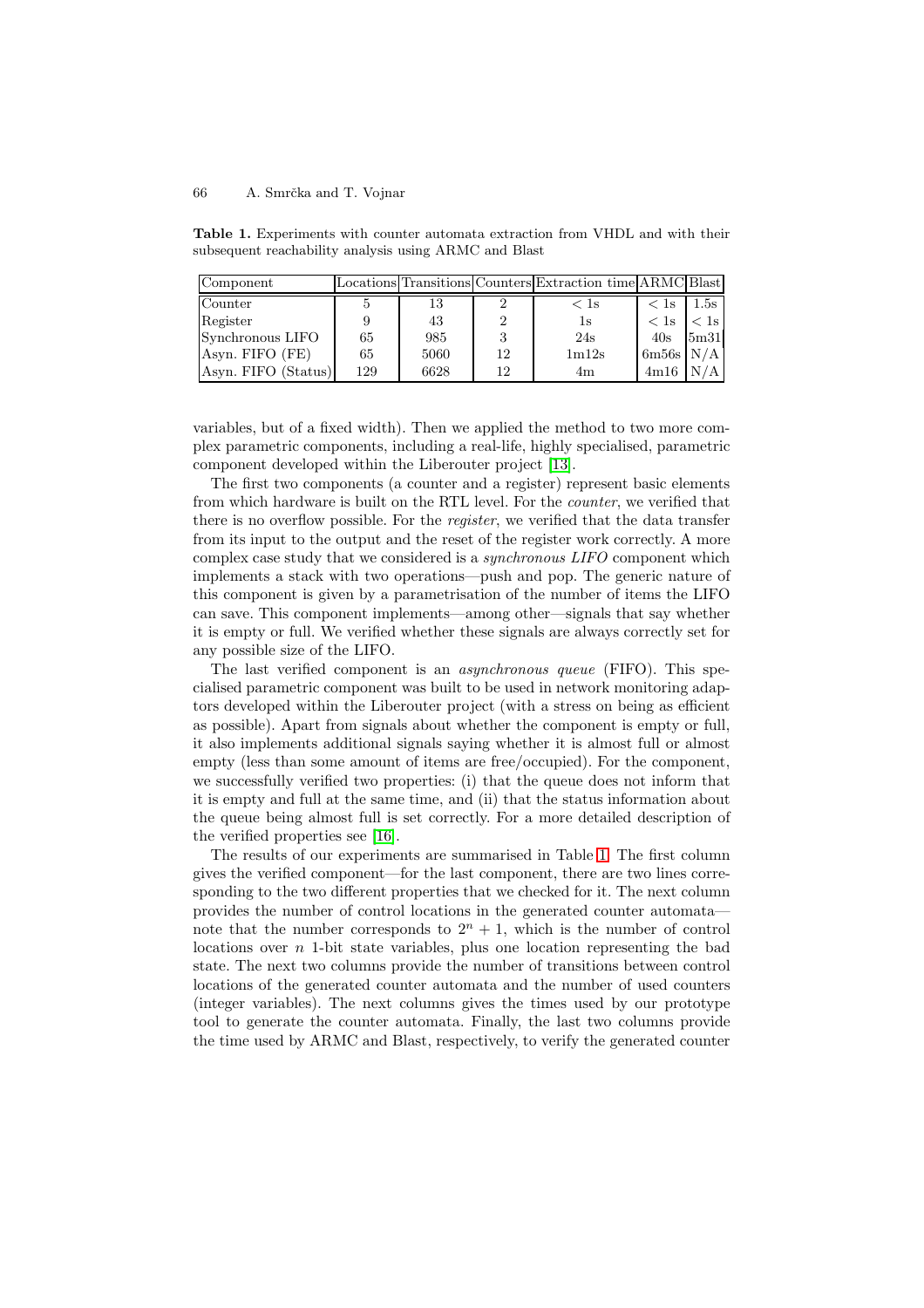automata. The experiments were performed on an Intel Xeon X5355 processor with 16GB of memory. ("N/A" means that the verification did not finish.)

# <span id="page-16-8"></span>**7 Conclusion and Future Work**

We have presented a new, quite general and automated, approach to formal verification of parametrised VHDL components. The approach is based on an automated translation of the components to counter automata and on exploiting the constantly improving technology for verifying counter automata (or integer programs). We have built a prototype tool implementing our translation schema and successfully used it together with the ARMC tool [\[15\]](#page-17-5) for verification of several interesting properties of parametrised VHDL components, including a real-life component developed within the Liberouter project [\[13\]](#page-17-2).

In the future, we want to experiment with lifting some of the restrictions of our initial approach (e.g., allowing a bit-wise approach to parametrised components). Another interesting research direction is to investigate possibilities of reducing the size of the automata that we generate. Further, we would like to do more experiments with real-life components and also with using more different tools for handling counter automata (or integer programs).

Acknowledgement. We would like to thank Andrey Rybalchenko for his help with the use of the ARMC tool.

# <span id="page-16-2"></span><span id="page-16-0"></span>**References**

- 1. Bardin, S., Finkel, A., Leroux, J., Petrucci, L.: FAST: Fast Acceleration of Symbolic Transition systems. In: Hunt Jr., W.A., Somenzi, F. (eds.) CAV 2003. LNCS, vol. 2725, Springer, Heidelberg (2003)
- <span id="page-16-7"></span>2. Bardin, S., Finkel, A., Lozes, E.: From Pointer Systems to Counter Systems Using Shape Analysis. In: Proc. of AVIS 2006 (2006)
- <span id="page-16-5"></span>3. Bouajjani, A., Bozga, M., Habermehl, P., Iosif, R., Moro, P., Vojnar, T.: Programs with Lists are Counter Automata. In: Ball, T., Jones, R.B. (eds.) CAV 2006. LNCS, vol. 4144, Springer, Heidelberg (2006)
- <span id="page-16-4"></span>4. Chaki, S., Clarke, E., Groce, A., Ouaknine, J., Strichman, O., Yorav, K.: Efficient Verification of Sequential and Concurrent C Programs. Formal Methods in System Design 25(2–3), 129–166 (2004)
- 5. Chu, P.P.: RTL Hardware Design Using VHDL: Coding for Efficiency, Portability, and Scalability. John Wiley and Sons, Inc, Hoboken, New Jersey (2006)
- <span id="page-16-1"></span>6. Comon, H., Jurski, Y.: Multiple Counters Automata, Safety Analysis and Presburger Arithmetic. In: Vardi, M.Y. (ed.) CAV 1998. LNCS, vol. 1427, Springer, Heidelberg (1998)
- <span id="page-16-6"></span>7. Habermehl, P., Iosif, R., Rogalewicz, A., Vojnar, T.: Proving Termination of Tree Manipulating Programs. Verimag, TR-2007-1 (2007), [www-verimag.imag.fr/](file:protect protect protect edef OT1{OT1}let enc@update 
elax protect edef cmr{cmr}protect edef m{m}protect edef n{n}protect xdef OT1/cmr/m/n/9 {OT1/cmr/m/n/9 }OT1/cmr/m/n/9 size@update enc@update ignorespaces 
elax protect 
elax protect edef cmr{cmtt}protect xdef OT1/cmr/m/n/9 {OT1/cmr/m/n/9 }OT1/cmr/m/n/9 size@update enc@update www-verimag.imag.fr/index.php?page=techrep-list) [index.php?page=techrep-list](file:protect protect protect edef OT1{OT1}let enc@update 
elax protect edef cmr{cmr}protect edef m{m}protect edef n{n}protect xdef OT1/cmtt/m/n/9 {OT1/cmr/m/n/9 }OT1/cmtt/m/n/9 size@update enc@update ignorespaces 
elax protect 
elax protect edef cmr{cmtt}protect xdef OT1/cmtt/m/n/9 {OT1/cmr/m/n/9 }OT1/cmtt/m/n/9 size@update enc@update www-verimag.imag.fr/index.php?page=techrep-list)
- <span id="page-16-3"></span>8. Henzinger, T.A., Jhala, R., Majumdar, R., Sutre, G.: Software Verification with Blast. In: Ball, T., Rajamani, S.K. (eds.) Model Checking Software. LNCS, vol. 2648, Springer, Heidelberg (2003)